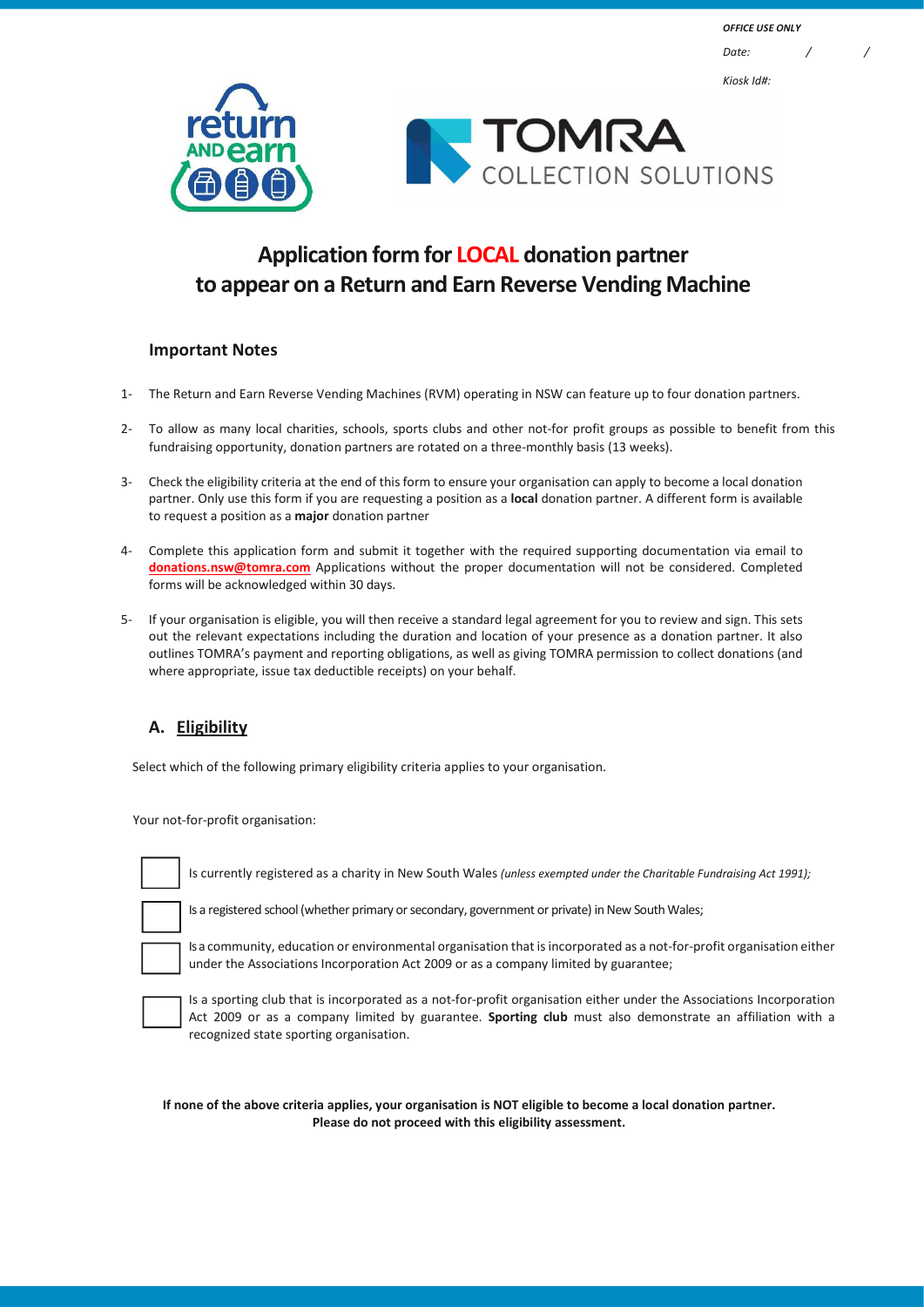#### B. My local Return and Earn Reverse Vending Machine (RVM)

Local donation partner must be a school, a sports club, a local not-for-profit organisation or community group with a predominantly local presence that can demonstrate a broad community benefit, within the local area, or the municipal area in which the proposed reverse vending machine(s) is (are) located.

 Specify below the location of the RVM that is the closest to your organisation, school or sports ground. If possible, please specify the kiosk number found on the top front right-hand side of the machine.

| My preferred Local RVM<br>Please advise what local Reverse Vending Machine you'd<br>like to be listed on as a local donation partner. | <b>RVM#1:</b>              |
|---------------------------------------------------------------------------------------------------------------------------------------|----------------------------|
|                                                                                                                                       | Kiosk Number (if known): G |

- If your area of operation is wider and includes multiple electorates or regions within New South Wales please list your additional top 4 RVM locations you wish to be featured in.
- Although we will do our best to accommodate, we are unable to guarantee you will be featured on all the RVMs listed below. The decision to feature your organisation on the Return and Earn RVM depends on the number of schools, sports clubs, or local not-for profit organisations from the same area that also applied.

| My organisation covers a wide<br>area and wishes to be featured on<br>more than one Reverse Vending Machine.                                                                                                                             | <b>RVM # 2:</b><br>Kiosk Number (if known): $G_$ __ __ __ __     |
|------------------------------------------------------------------------------------------------------------------------------------------------------------------------------------------------------------------------------------------|------------------------------------------------------------------|
| To help you locate your preferred RVMs<br>Click on the following link<br>$\mathbf{r}$<br>https://returnandearn.org.au/return-points/<br>Enter your locality or postcode. Click FIND<br>View locations under Reverse Vending<br>Machines. | <b>RVM #3:</b><br>Kiosk Number (if known): $G_$ __ _ _ _         |
|                                                                                                                                                                                                                                          | <b>RVM #4:</b><br>Kiosk Number (if known): $G_$ __ _ _ _         |
|                                                                                                                                                                                                                                          | <b>RVM # 5:</b><br>Kiosk Number (if known): $G_{\text{max}} = 1$ |
| <b>Additional Comments:</b>                                                                                                                                                                                                              |                                                                  |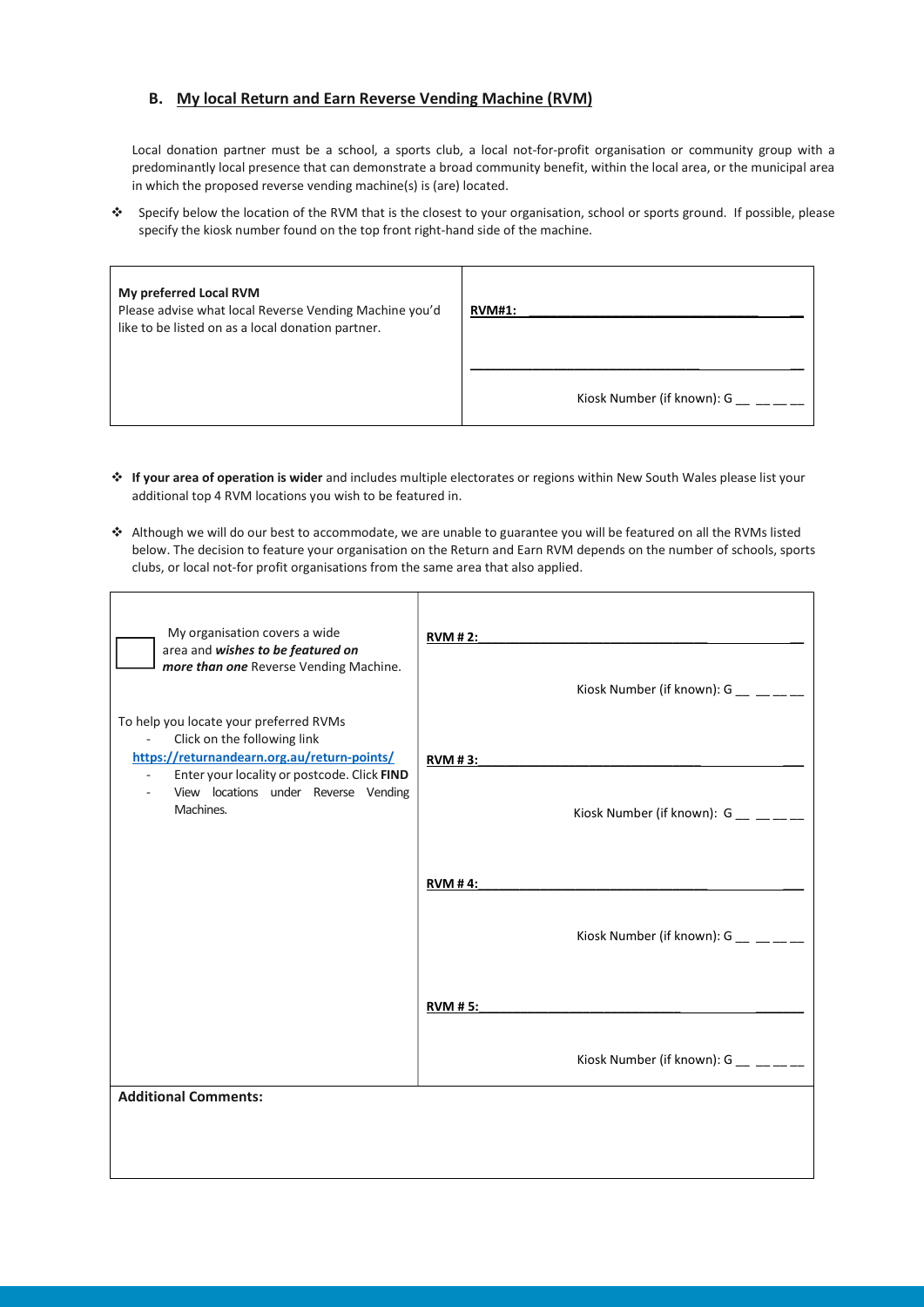## C. Details Of Your Organisation

| <b>Your Organisation's Registered Name</b><br>(name of the organisation applying to be<br>featured on the Reverse Vending Machine)                    |                                                                                                |                                     |
|-------------------------------------------------------------------------------------------------------------------------------------------------------|------------------------------------------------------------------------------------------------|-------------------------------------|
| <b>ABN</b> (required)                                                                                                                                 |                                                                                                |                                     |
| Other Registered Name*<br>(if different to the name of organisation<br>applying or if the ABN listed above is the one<br>of your parent organisation) |                                                                                                |                                     |
| Date Established / Registered                                                                                                                         |                                                                                                |                                     |
| <b>Incorporation Number</b><br>(only required if registered as an<br>incorporated association)                                                        |                                                                                                |                                     |
| <b>Main Community Benefit / Focus</b>                                                                                                                 | <b>Community Services</b><br>Sporting group and Club<br>Animal Welfare / Environment<br>Other: | Education<br>Health / Mental Health |
| <b>Street Address</b>                                                                                                                                 |                                                                                                |                                     |
| <b>Suburb</b>                                                                                                                                         |                                                                                                |                                     |
| <b>Website Address:</b>                                                                                                                               |                                                                                                |                                     |

### D. Parent organisation

\* If the ABN number stated above belongs to your parent organisation, you must provide a separate letter signed by the parent body Head Office confirming each one of the 4 points listed below:

- the local branch applying to the scheme is an affiliated member of the parent organisation;
- is authorised to quote the ABN of the parent organisation;
- is "not-for-profit" and is authorised to fundraise;
- the parent organisation must also confirm the contact name of the person applying.

### E. Deductible Gift Recipient Status with the Australian Taxation Office

Please tick this box if your organisation has obtained DGR status with the Australian Tax Office.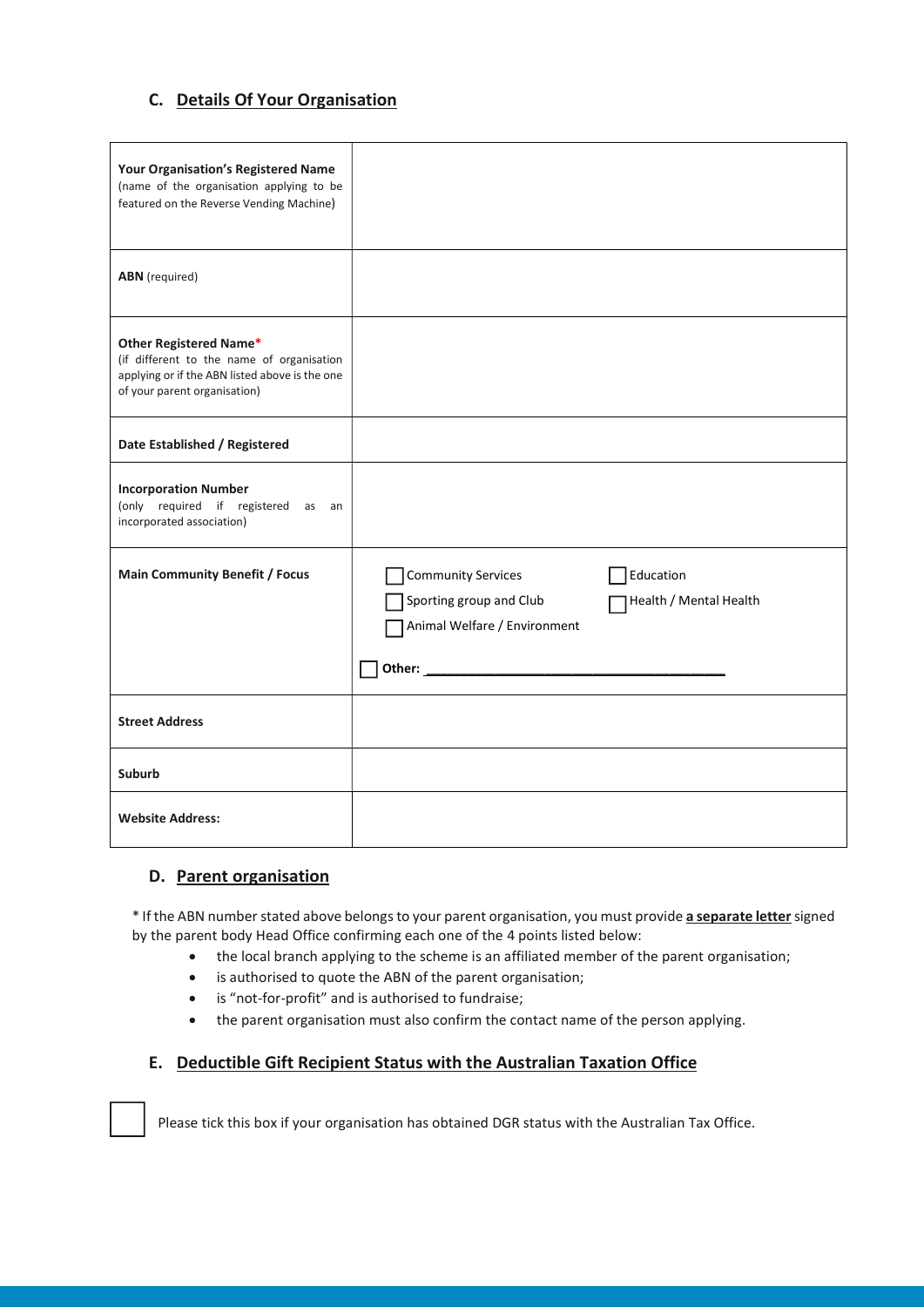## F. Bank Account Details

\* Provide below the details of the bank account to which payments should be made if your organisation becomes a local donation partner.

| <b>Account Name</b><br>(must match the registered name of your<br>organisation) |  |
|---------------------------------------------------------------------------------|--|
| <b>BSB</b>                                                                      |  |
| <b>Account Number</b>                                                           |  |

Attach one proof of bank details. Select just one of the 3 formats listed below:

|  | Pre-printed bank deposit slip; |  |
|--|--------------------------------|--|
|--|--------------------------------|--|

Bank Statement Header (removing any transaction information);

Bank Information in PDF Format on Company Letterhead signed by appropriate Management.

Note: Australian organisations without an ABN must submit a Statement by a Supplier (reason for not quoting an ABN to an enterprise): www.ato.gov.au/uploadedFiles/Content/MEI/downloads/BUS38509n3346\_5\_2012.pdf

## G. About the Person Applying

| <b>Contact First / Last Name</b>                                                                               |  |
|----------------------------------------------------------------------------------------------------------------|--|
| <b>Position</b>                                                                                                |  |
| <b>Email Address</b>                                                                                           |  |
| Phone number (landline)                                                                                        |  |
| <b>Mobile Phone number</b>                                                                                     |  |
| Please provide one additional<br>contact name, email and phone<br>number of someone from your<br>organisation. |  |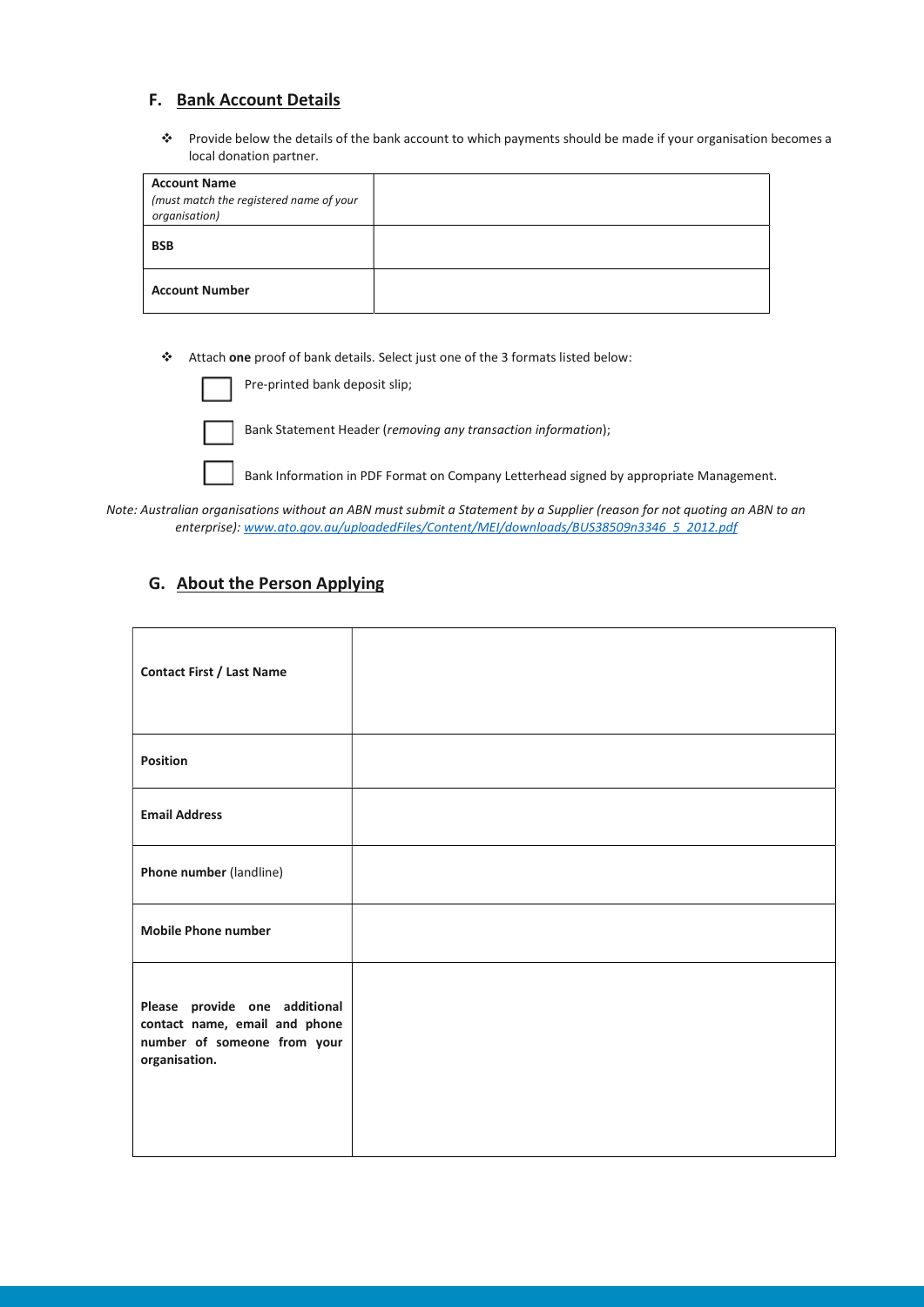## H. Your Display Name on the Reverse Vending Machine

Due to how the Reverse Vending Machine displays names on our screens, there is a limit of 26 characters including spaces. Display name must be lower case and cannot include anything but letters or numbers.

Note: TOMRA reserves the right to not use any name that is not the registered name of the organisation or a business name or trademark owned by the organisation.



## I. Funds Raised Through the Scheme

Please provide below a brief description of how the funds raised via Return and Earn will specifically be used:

Set a goal for your fundraising campaign with Return and Earn

Having a goal always helps. So set a target you'd like to reach and then beat it. Not only will having a target keep you motivated, but it also lets your donors know how far you've got to go. Having a target to reach inspires people to help you reach it, just that little bit more.

We'd like to reach

Quantifiable conversion of drink containers to product or service to your community

A successful Return and Earn fundraising campaign involves making the role of a supporter very clear. A great way to help with that is to illustrate how the donations of eligible drink containers is translated into the features and benefits of your work. In other words, when possible, we encourage you to think about ways you can convert the number of eligible drink containers your organisation requires to deliver a key service or program, or part of a key service or program to the community. Please find three examples below:

- OzHarvest: "Donate 5 containers and help OzHarvest deliver a meal to someone in need"
- Buy a Bale: "20 containers donated buys a litre of diesel and assist our farmers transport much needed food to their livestock"
- **Interrelate:** "Every 150 containers donated can provide a respectful relationships program for one child"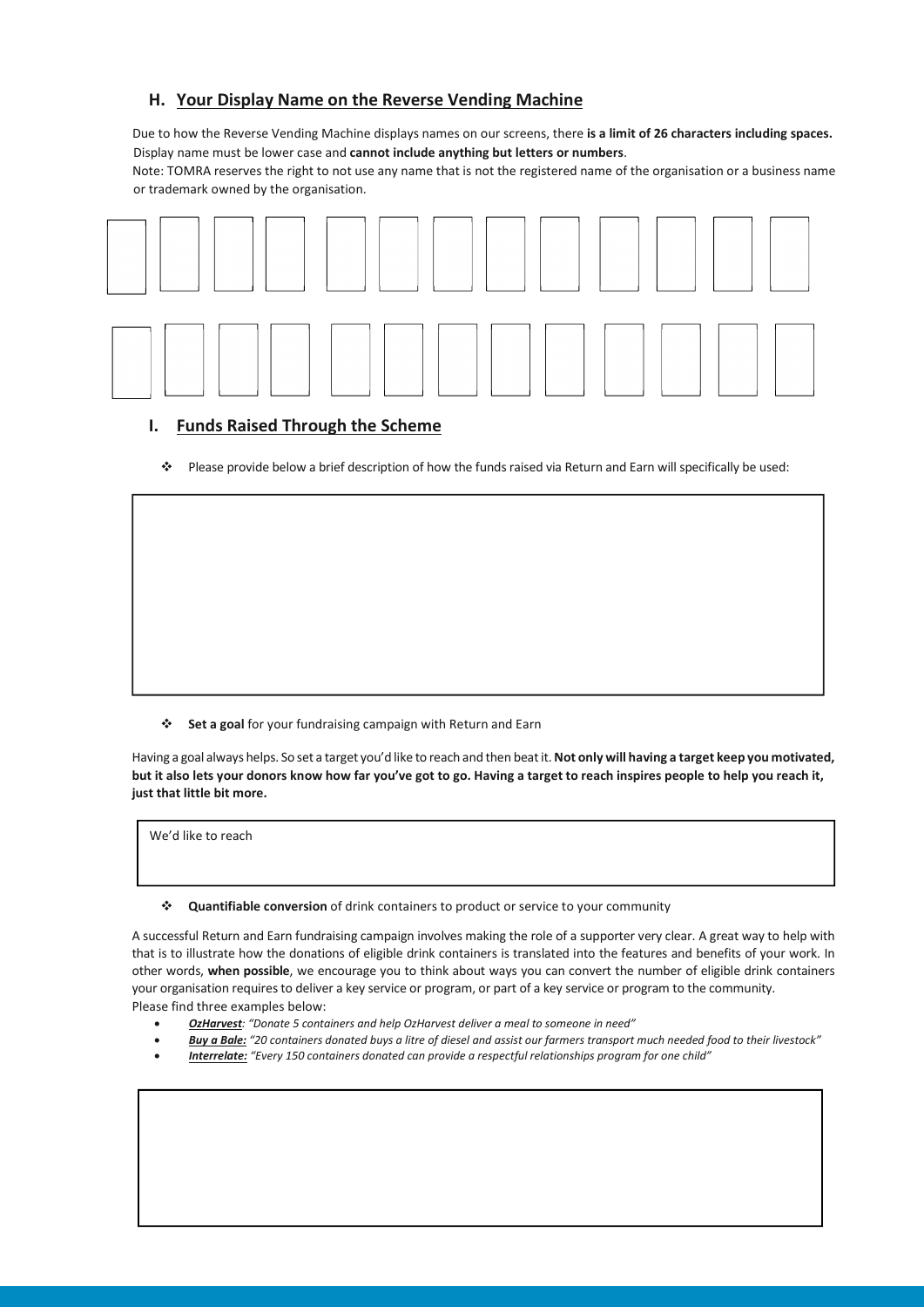## J. Awareness and Engagement Plan

Please provide a brief 'Awareness and Engagement Plan' that demonstrates how you would go about encouraging your supporters and members of your community to use your local Return and Earn RVMs and donate the container refunds to your organisation.

- Organisations that engage with their community the most do raise more funds.
- There is no expectation that your organisation would commit to spending funds efforts are sought only from your existing networks and resources for creating publicity and awareness.
- Your response only needs to be a summary of ideas. Bullet points are preferred. If your plan exceeds the section below, please provide a separate A4 page.
- If you are planning a specific campaign or seeking a specific date, please provide details at the beginning of your plan.
- At the commencement of a fundraising period, you will have access to some standardised creative assets that donation partners can adapt and use in their promotion of your involvement with the scheme.

#### Your Awareness and Engagement Plan